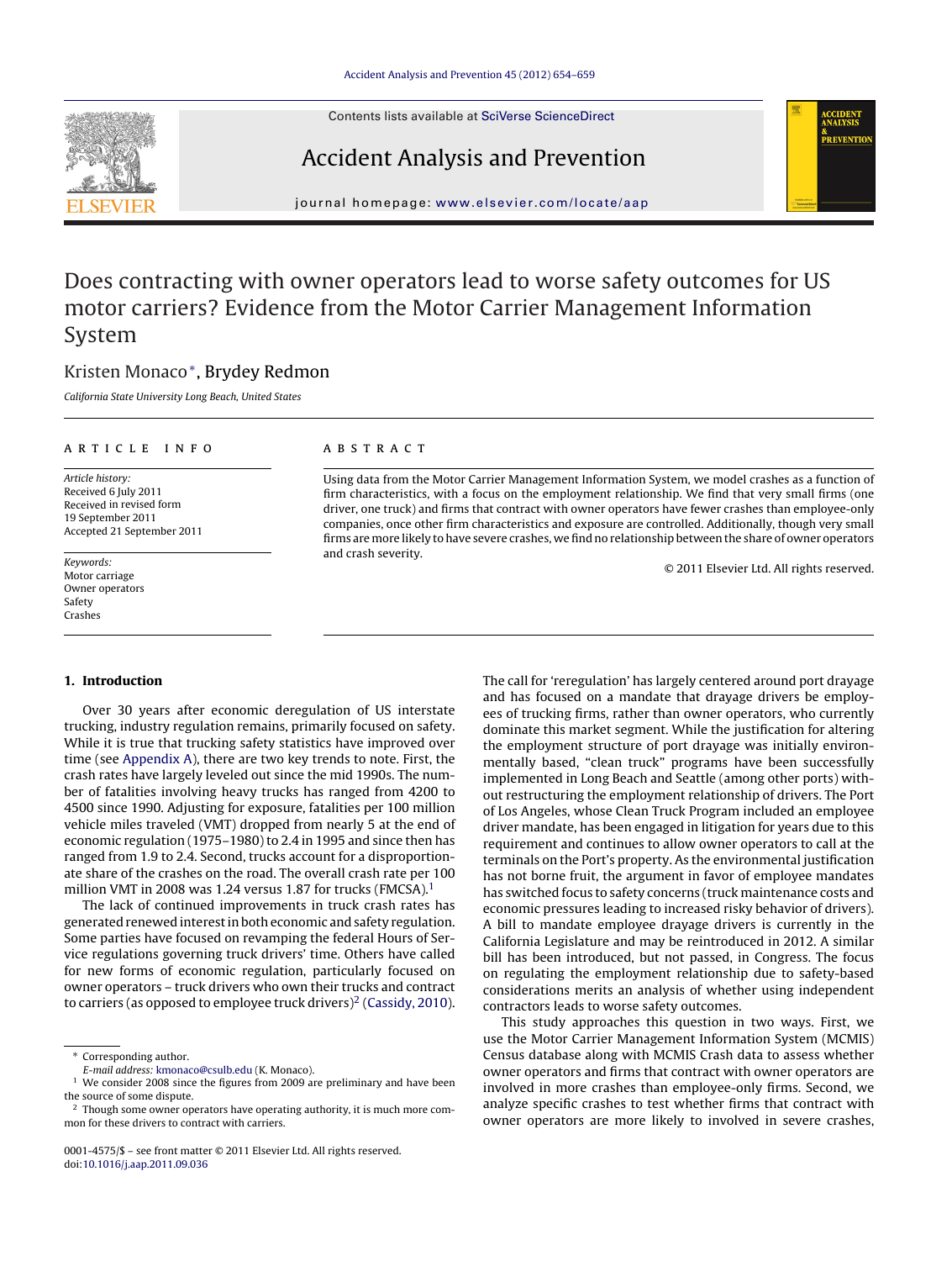controlling for other firm and crash characteristics. While the legislation previously mentioned focuses on owner operators involved in port operations, we take a more general approach to look at owner operators across the trucking industry.

#### **2. The use of owner operators in motor carriage**

The use of owner operators varies considerably across firms, even within relatively homogeneous market segments. For example, in 2009 owner operators comprised 13% of the driver workforce at JB Hunt, 22% at Swift, and 100% at Landstar. All three firms are ranked in the top 10 of the for-hire segment of trucking.<sup>3</sup> They all also specialize in truckload (TL) carriage [\(Transport](#page--1-0) [Topics,](#page--1-0) [2009\).](#page--1-0)4

Motor carriers' use of owner operator labor is a function of both supply and demand forces. On the demand side, this choice has its roots in a firm's "make or buy" decision-making. Firms are more likely to "make" (produce in-house) services when there are possibilities of hold-up from arm's-length transactions. Given the competitive labormarketintrucking,there is little reasonto believe that individual owner operators would have hold-up power relative to firms. This lack of hold-up should increase the share of owner operators in the trucking labor force ([Baker](#page--1-0) [and](#page--1-0) [Hubbard,](#page--1-0) [2004\).](#page--1-0) Firms often "buy" services that they would have difficulty monitoring in-house. Advances in monitoring technology (such as GPS) have substantially improved the efficacy of monitoring drivers at a relatively low cost, implying that firms, all else equal, should increase the use of employee drivers.

Contracting with owner operators also reduces the firms' upfront capital costs. Firms do pay for the cost of capital – obviously owner operator drivers should be paid enough to cover the cost of their trucks – however, they are paying for the cost of capital per load, not making an initial investment in a fleet. Firms are also somewhat protected from variability in insurance and fuel costs. While owner operators should be paid an amount that covers their costs in an efficient market, information asymmetries and lack of market power among drivers may result in a lag between the onset of increased costs of insurance and fuel and the corresponding rate increases passed along to drivers. There is also a possibility that driver's mis-price their services due to lack of information [\(Peoples](#page--1-0) [and](#page--1-0) [Peteraf,](#page--1-0) [1995\).](#page--1-0) Finally, firms may use owner operators to accommodate seasonal changes in shipping demand.

Aside from the cost-smoothing justifications for contracting with owner operators, firms also avoid paying for benefits and do not face collective bargaining problems with owner operators. The self-employed are not allowed to form a union under current anti-trust laws, though the Teamsters are currently attempting to organize port owner operator drivers. There is more general concern in the industry that owner operators are, in fact, employees who own their trucks [\(Hamelin](#page--1-0) [and](#page--1-0) [Patrick,](#page--1-0) [1999\).](#page--1-0)

Considering only the demand-side of the market for owner operators overlooks the fact that some drivers have a preference to be owner-operators. Existing research finds that personal characteristics influence a driver's decision to become an owner operator rather than an employee driver [\(Lafontaine](#page--1-0) [and](#page--1-0) [Masten,](#page--1-0) [2002;](#page--1-0) [Peoples](#page--1-0) [and](#page--1-0) [Peteraf,](#page--1-0) [1995\).](#page--1-0)

While the "optimal" level of owner operator utilization is beyond the scope of this paper, there are some stylized facts regarding the use of owner operators that merit emphasis. First, the make-buy trade-off clearly suggests different levels of owner operator contracting by different carriers. Some of this variation is likely explained by type of operation (length of haul, commodities transported, etc.), but, even within narrowly defined segments of the market, firms have different managerial strategies that lead to different levels of owner operator usage. That the truckload segment of the industry, arguably a perfectly competitive market, consists of firms with appreciably different reliance on owner operators, suggests that firms have different human resources strategies for achieving efficiency in providing transportation services and that these strategies have proven successful over the long run. Second, there is a well-documented driver turnover problem. During the early 2000s turnover in excess of 100% was common. This fell to 30% during the recession of 2008 and rose to 70% in spring 2011 [\(Transport](#page--1-0) [Topics,](#page--1-0) [2011\).](#page--1-0) Given the sheer amount of available jobs resulting from this turnover, if drivers did not have a preference to be owner operators, they could find work as employee drivers. This suggests that the presence of an owner operator labor force is the result of rational supply and demand decisions.

#### **3. Safety in trucking**

The difference in safety outcomes between owner operators and employee drivers is not theoretically clear. Owner operators place their own capital at risk when engaging in risky behavior, which should dictate that they act more safely than employee drivers. However, owner operators are also under economic pressure to cover both fixed and variable costs, which may tend to increase their risky behavior. While [Corsi](#page--1-0) et [al.](#page--1-0) [\(1984\)](#page--1-0) find that owner operators have higher crash rates than employee drivers, more recent studies do not directly address the role of the employment relationship in safety outcomes. We briefly review the existing literature, with an eye toward how the findings may apply to our analysis of owner operator usage.

The Large Truck Crash Causation Study released in 2007 by the FMCSA proposes classifying crash causation into three categories: motor vehicle problems (e.g. brake problems or cargo shifts), environmental factors (e.g. road conditions and weather), and driver factors (e.g. speeding, fatigue, work pressure). Most truck safety studies use similar categories, with a particular focus on the role of driver characteristics in crashes ([Loeb](#page--1-0) et [al.,](#page--1-0) [1994\).](#page--1-0)

Across these studies, driver factors generally include age, experience, gender, alcohol and drug use, fatigue, Hours Of Service regulations compliance, driver error, health and speed. There is no existing research that health, alcohol and drug use, or driver error systematically differs by employment relationship. [Jones](#page--1-0) [and](#page--1-0) [Stein](#page--1-0) [\(1987\)](#page--1-0) find that younger drivers are more likely to be involved in crashes and [Kaneko](#page--1-0) [and](#page--1-0) [Jovanis](#page--1-0) [\(1992\)](#page--1-0) find that experience (highly correlated with age) is negatively related to driver accidents. In a survey primarily comprised of long-haul truck drivers, [Belman](#page--1-0) et [al.](#page--1-0) [\(2004\)](#page--1-0) find that owner operators are older and more experienced, on average, than employee drivers, which would suggest that owner operators have better safety outcomes.

Exposure clearly matters. Drivers who drive more hours (and more miles) are more likely to be involved in accidents [\(Jones](#page--1-0) [and](#page--1-0) [Stein,](#page--1-0) [1987;](#page--1-0) [Kaneko](#page--1-0) [and](#page--1-0) [Jovanis,](#page--1-0) [1992;](#page--1-0) [Corsi](#page--1-0) et [al.,](#page--1-0) [1988\).](#page--1-0) [Belman](#page--1-0) et [al.](#page--1-0) [\(2004\)](#page--1-0) find that, at the mean, owner operators drive fewer hours and miles per year than employee drivers, again suggesting owner operators, on average, would be safer due to lower levels of exposure. The same study, however, finds that, at the upper end of the distribution, owner operators drive more than employee drivers; at the 90th percentile owner operators worked 82 h in a 7 day period, versus 80 h for the top 10% of employee drivers. Thus,

<sup>&</sup>lt;sup>3</sup> For-hire firms are firms whose primary business is providing trucking services. <sup>4</sup> TL firms transport full container loads from origin to destination, as opposed to less than truckload (LTL) firms who specialize in transporting smaller loads through regional consolidation/deconsolidation centers.